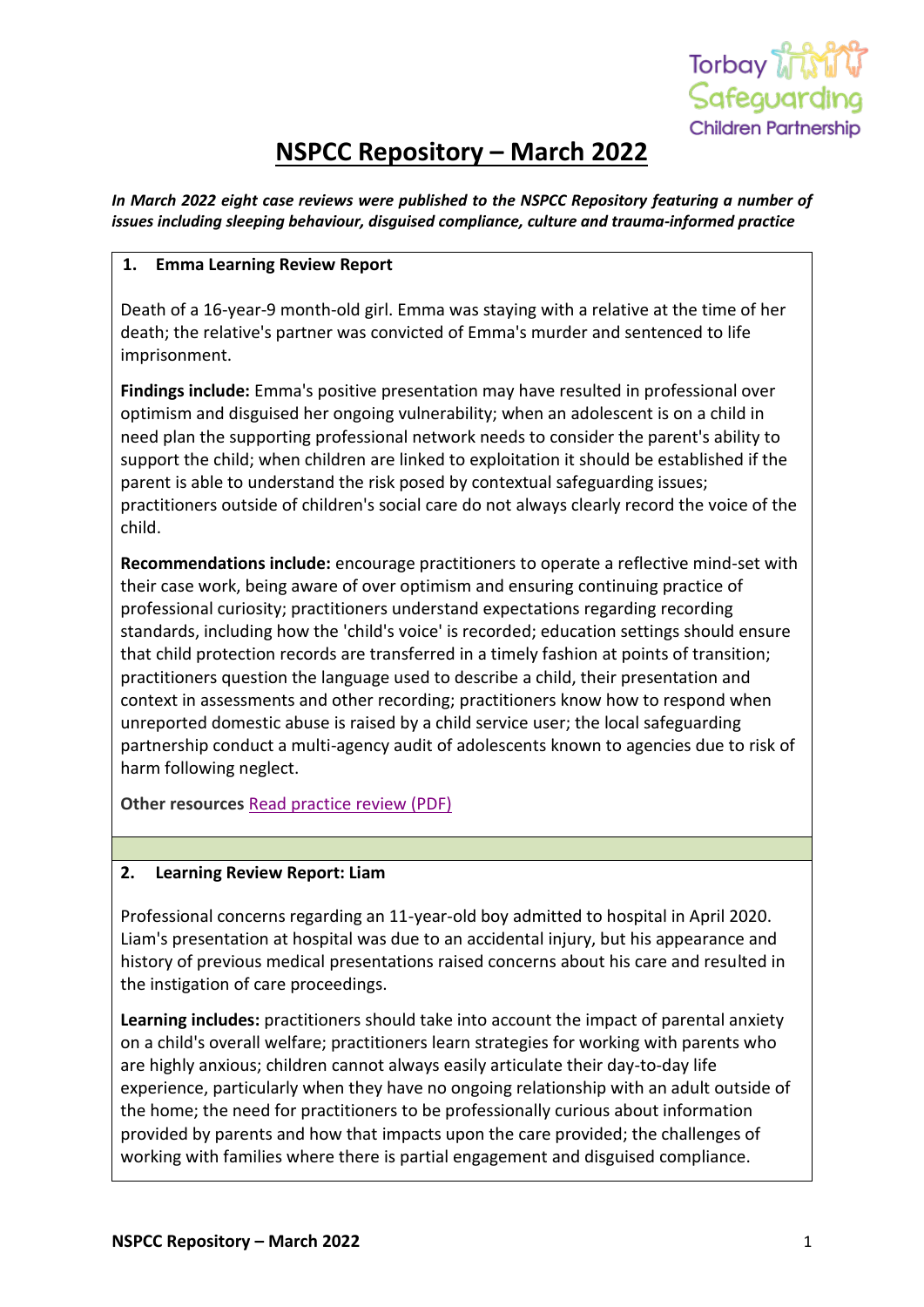**No recommendations,** but notes that learning has been incorporated into the local safeguarding partnership's workstreams, including multi-agency training, planned audits and professional guides.

**Other resources** [Read review \(PDF\)](https://library.nspcc.org.uk/HeritageScripts/Hapi.dll/filetransfer/2022HampsireLiamLearning.pdf?filename=CC18C70DB7C8C3D49403BB94EB176F95207E5F66235DCA89651F5ED2BA5DA9311A353B626CC01241A3DF9A46C54DB5560FA7CD45595C2789B8F9106031CE393C7DCF6EAF1DFD8A3A8AD5381D759AA6AEF2226ABA26D55ACF510DF8A8C7&DataSetName=LIVEDATA)

## **3. Child Safeguarding Practice Review: Child YS**

Assault on a 7-months-old child by their father resulting in life threatening injuries.

**Learning includes:** understand the impact of trauma and become more trauma-informed in practice; understand the way in which different faith communities perceive domestic abuse and the difficulty in speaking openly; the importance of professional curiosity and challenge; the importance of clear and factual record keeping and interagency cooperation; create a safe space for multi-agency reflection and supervision; the importance of cultural awareness and challenging assumptions recognising that different families from the same cultural or religious group may have different views and practices.

**Recommendations include:** ensure effective implementation of information sharing, 'Think family' approach, using evidence-based tools, trauma informed practice, resolution and escalation policy; work with community groups to combat domestic violence; host training on effective safeguarding of Black, Asian and minoritised ethnic, cultural and faith groups.

**Other resources** [Read practice review \(PDF\)](https://library.nspcc.org.uk/HeritageScripts/Hapi.dll/filetransfer/2022SandwellAndDudleyChildYSCSPR.pdf?filename=CC18C70DB7C8C3D49403BB94EB176F95207E5F66235DCA89651F5ED2BA5DA9311A353B626CC01241A3DF9A46C556B5551BA3C15B5051208C91C0116D26D9133A738D7A92283FAA079657BF8953380E20C8B3B3DFD2E503355C2F9DF0CF9120D2085ADE4056&DataSetName=LIVEDATA)

## **4. Local Child Safeguarding Practice Review: babies with injuries**

Reviews the assessment and safeguarding of infants prior to and following a nonaccidental injury, focusing on three infants aged 7, 9 and 11-weeks-old.

**Learning focuses on:** the need to increase awareness of the unborn baby protocol; child protection processes and case management across perinatal mental health services; the response to anonymous referrals and the scope of the resulting health checks; the need to consider and involve fathers; improving the exercise of professional curiosity; the impact of COVID across agencies; use of targeted support in pregnancy in order to prevent escalation of concerns post-birth; improved awareness of the voice of the child; need for improved information sharing and recording; understanding that parents can be persuasive and that a parent may not be protecting their child; caring for a new baby can lead to increases in parental mental health issues and domestic abuse; professionals providing support to families with a new born baby need to be aware of fathers' mental health.

**Recommendations include:** ensure the attendance of the appropriate health professionals at strategy meetings, including when these take place out of hours; consider how to encourage and support all professionals to talk to each other and collaborate, so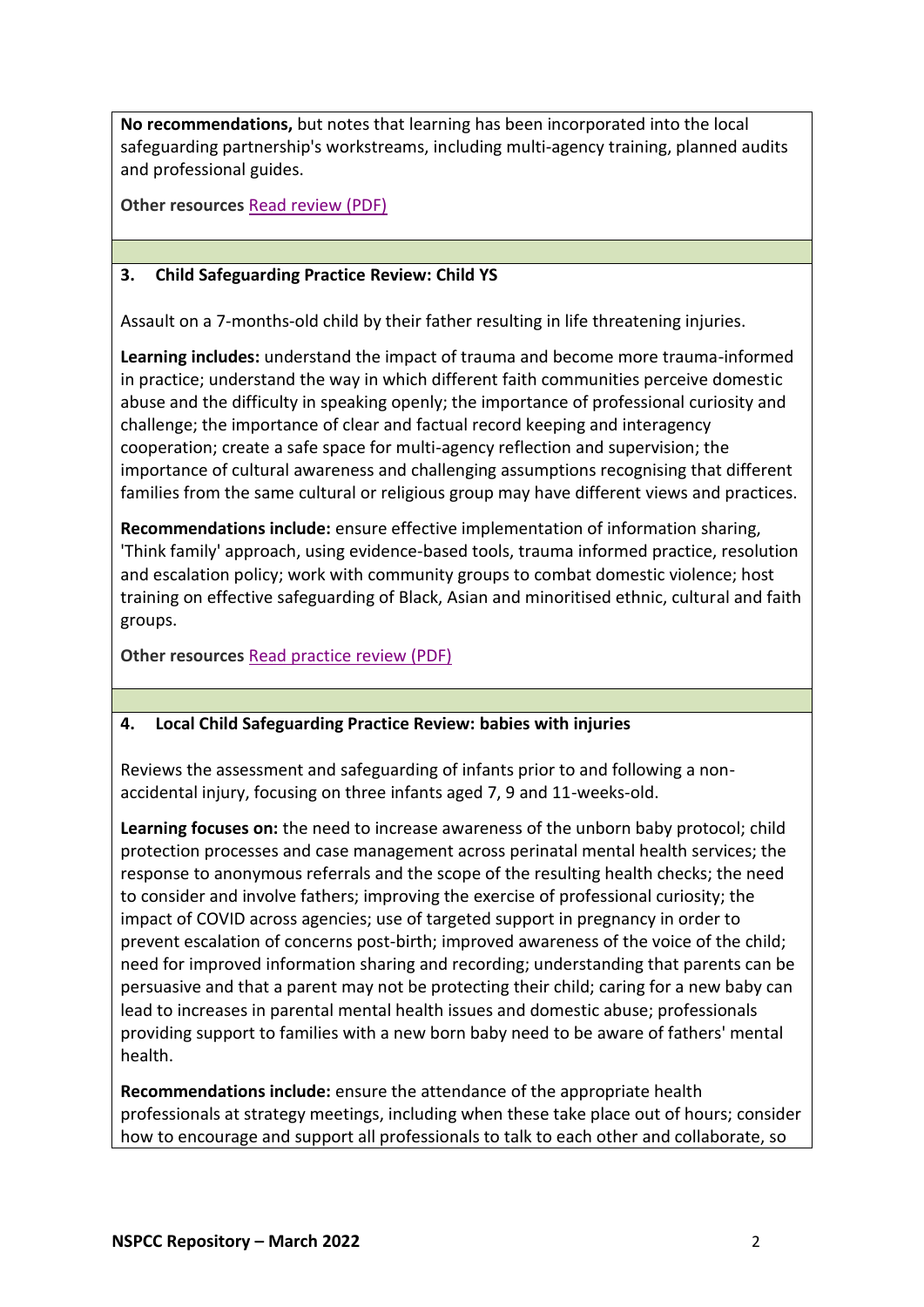that that all information is known and considered; review systems and practice to ensure that fathers or male partners are equally considered by services.

**Other resources** [Read practice review \(PDF\)](https://library.nspcc.org.uk/HeritageScripts/Hapi.dll/filetransfer/2022SwindonBabiesCSPR.pdf?filename=CC18C70DB7C8C3D49403BB94EB176F95207E5F66235DCA89651F5ED2BA5DA9311A353B626CC01241A3DF9A46C556A35211B0CB597E712C81B0C6365213F27E227E871F8464FB55A0343983C22C780273A477BFF05EF784649662&DataSetName=LIVEDATA)

## **5. Child Safeguarding Practice Review: Ruby: review report**

Death of an infant girl in 2020 found to be an accident, linked to an unplanned unsafe sleeping environment. Ruby was on a child protection plan due to risk of neglect when she died.

**Learning focuses on:** awareness of a parent's history; considering and involving fathers; assessing wider family members who play a key role in supporting or safeguarding a child; sharing concerns about the impact on a child of changes of circumstances; the impact of alcohol and substance misuse on children and unborn babies; safer sleeping advice; using virtual technology for key meetings; strengths based models of assessment and planning; avoiding over-optimism and losing focus on the child; knowledge of multi-agency safeguarding procedures and professional confidence in challenging when they are not followed.

**Recommendations include:** promote the involvement of fathers; ensure that the implementation of sleep assessments includes bespoke explicit and detailed safer sleep advice, including an explanation of why vulnerable babies are more at risk of sudden unexpected death in infancy (SUDI); ensure that key meetings such as child protection conferences being held by video conference or telephone have the optimum involvement of parents; ensure that professionals have the knowledge and confidence to challenge other agencies, including the use of escalation policies; consider how to ensure that accurate information about medication being prescribed to a pregnant woman is available to all health professionals working with the family.

**Other resources** [Read practice review \(PDF\)](https://library.nspcc.org.uk/HeritageScripts/Hapi.dll/filetransfer/2022AnonymousRubyCSPR.pdf?filename=CC18C70DB7C8C3D49403BB94EB176F95207E5F66235DCA89651F5ED2BA5DA9311A353B626CC01241A3DF9A46C544BA5411ADC95849631C9DB7CC365213F27E227E87A0B300F755A034391BEB885B09B26803FFDF0A344EC594DF&DataSetName=LIVEDATA)

## **6. Serious Case Review: overview report Child LO**

Death of a 16-month-old child in December 2017. Child LO died due to an airway obstruction whilst sleeping unsupervised in an unsafe environment.

**Learning includes:** seeing where babies and young children sleep (day and night) can improve assessment of safe sleeping environments and provide an opportunity for professional advice; local authorities should be aware of local holiday parks and ensure that the winter rules are adhered to; professionals need to be curious about why a mother and child is living in a holiday caravan and provide relevant advice and support to address any accommodation issues; the courts should share safeguarding concerns with front line staff; the midwifery electronic record and health visitor child health record should include full details of previous children by a mother or father, and new family members; parents are more likely to disclose their vulnerabilities if they know and trust the professional involved; multi-agency safeguarding hubs should share concerns with health professionals; better links between health visiting and nursery provision would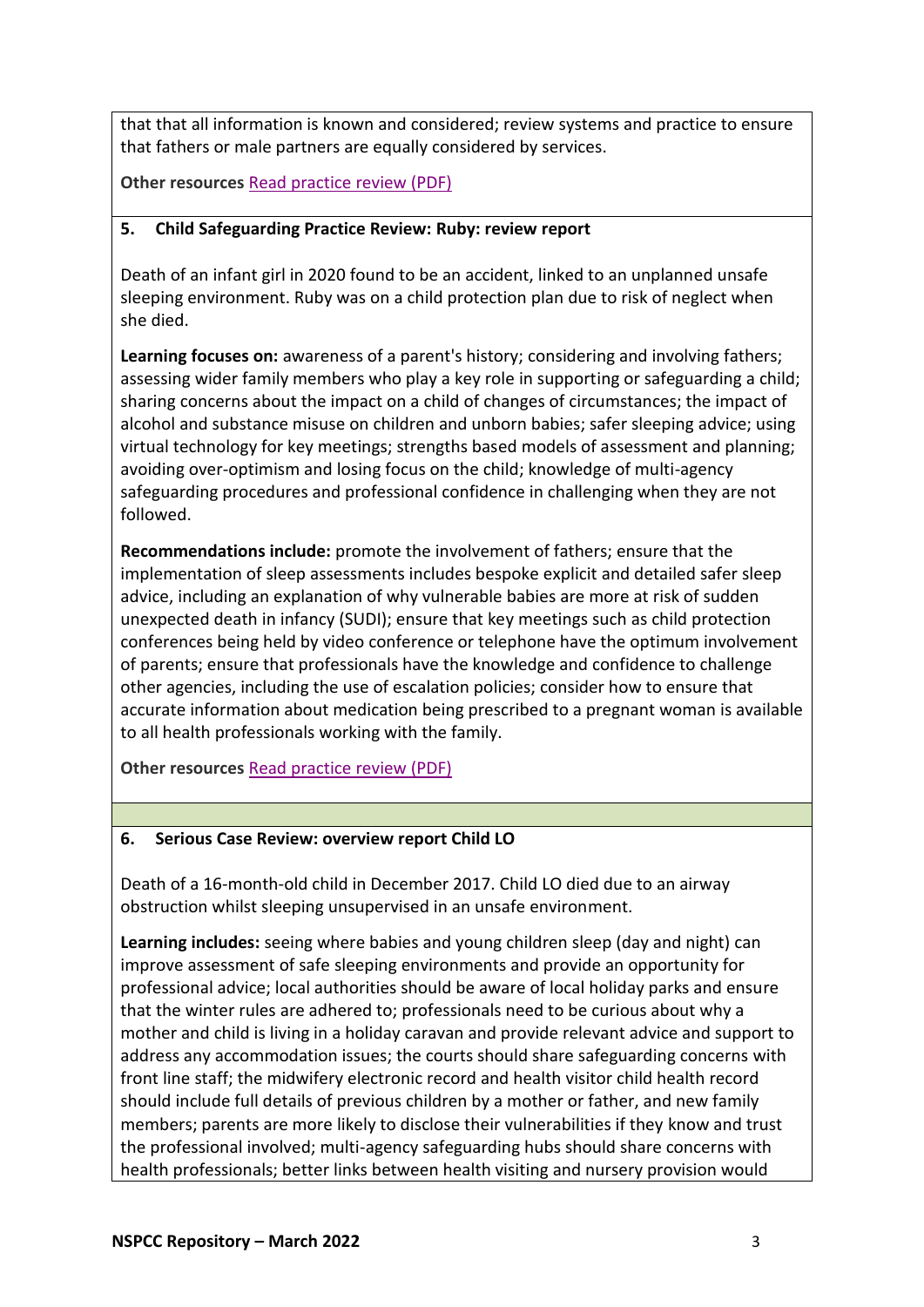promote better assessment and support through Early help; recognising and addressing domestic abuse early has a beneficial impact on children and family life.

**Recommendations include** improved arrangements for: multi-agency working and information sharing; standards of domestic abuse processes; ensuring safe sleeping arrangements for babies and young children are involved; reduce the risk of children and families living in holiday park accommodation during the cold winter months.

**Other resources** [Read overview](https://library.nspcc.org.uk/HeritageScripts/Hapi.dll/filetransfer/2021BlackburnWithDBLChildLOOverview.pdf?filename=CC18C70DB7C8C3D49403BB94EB176F95207E5F66235DCA89651F5ED2BA2CCB261E3465333D9955019283FD1D836D90793397CC5E507402A79AC3107335C9352534917AAD9A4377C7688E3FAD055176702005876CD476428481F71915&DataSetName=LIVEDATA)

## **7. Family E: serious case review: (full overview report)**

Injuries and trauma suffered by a pre-school child after father dropped them into a river from a bridge.

**Learning includes:** there is a need for/to: Child and Adolescent Mental Health Services to allow direct referrals; robust single and multi-agency systems for bereavement notification; the whole family approach, especially for bereavement support; seek the views of other professionals to build-up a child centred picture; co-locate children's centres with nurseries and schools; build stronger links and support the sharing of information on services that can be offered from the voluntary and community sector; enquire about significant others even if they do not live with the child; the size and complexity of Early help assessment tool can be a disincentive.

**Recommendations include:** train all professionals in bereavement support; Early help tool should address needs using a holistic assessment, not just to access services; maximise opportunities to engage with the voluntary sector in service delivery; all schools have a robust electronic integrated recording system or ensure robust safeguarding information recording and transfer arrangements are in place; implement a locally-agreed pathway to services for children at risk of self-harm.

**Other resources** [Read full overview \(PDF\)](https://library.nspcc.org.uk/HeritageScripts/Hapi.dll/filetransfer/2019BoltonFamilyEOverview.pdf?filename=CC18C70DB7C8C3D49403BB94EB176F95207E5F66235DCA89651F5ED2BA5DA9311A353B626FCB1241A3DF9A45CE47BB570BBBCA715D7D2784ACF03A7726D2263B7F9630BB1F1AC67D00EF631AC5B4E9D09D95D43A40CA902CFE38F1CE982D&DataSetName=LIVEDATA)

## **8. Serious Case Review of Family S: Learning briefing**

Significant neglect of two children aged 7-years-old and 22-months-old. Learning is embedded within the recommendations.

**Recommendations include:** NHS England considers the feasibility of a system for raising alerts on children not registered with a GP for longer than three months; the local NHS Trust provides guidance to midwifery staff requiring that all women receive a post-natal visit at their normal address; the county council provides assurances on the capacity and workload pressures experienced by the health visiting service, addressing whether the practice of only visiting by prior appointment is universal or specific to a particular team; the county council establishes a multiagency working group to develop guidance regarding responsibilities for school attendance; agencies provide assurance that their assessment processes enable the effective involvement of fathers, partners and other